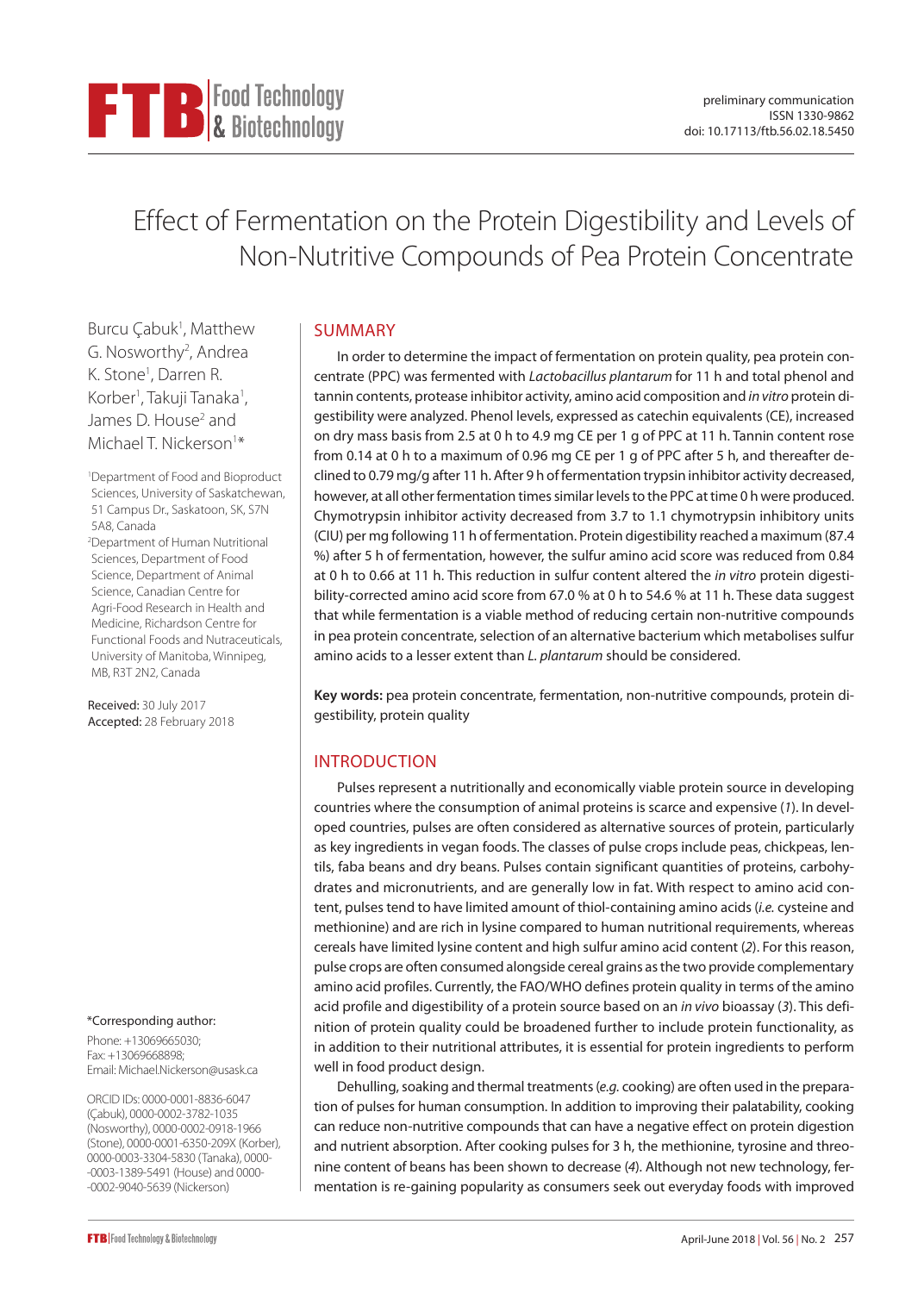nutritional value, and can be used in either commercial/industrial environments or at the household level in developing countries as a means of improving food security. Fermentation has been used on pulses involving the raw seed (*5-7*), flour (*8-12*) or protein isolates (*13,14*). This may involve a solid-state batch fermentation or a submerged fermentation process involving protease-producing bacteria or fungi. Fermentation can improve the protein digestibility of pulses by reducing the levels of non-nutritive compounds that inhibit digestive enzymes (*e.g.* trypsin and chymotrypsin inhibitors) and promote protein crosslinking (*e.g*. phenolic and tannin compounds), as well as through the production of microbial proteases, which partially degrade and release some of the proteins from the matrix (*9,15,16*). Hemalatha *et al*. (*17*) reported that fermentation also improved mineral bioavailability, as microbial metabolism generates organic acids, which then form soluble complexes with mineral compounds preventing the formation of insoluble mineral-phytate complexes. In addition, fermentation can be employed with or without heating; thus it can bypass the loss of nutrients seen in cooking processes.

The overall goal of the present study is to examine the impact of *Lactobacillus plantarum* fermentation of pea protein concentrate on protein digestibility as well as the quantity and activity of certain non-nutritive compounds. While the recommended method for determining protein quality is a rodent bioassay (*3*), there is a tendency for reducing animal experimentation. For that reason, an *in vitro* method for determining protein digestibility, which has shown good correlation with *in vivo* values, was used (*18*). Pea protein is considered an emerging alternative to soy protein, due to it not being genetically modified and having lower allergenicity issues than soy. Development of technology for producing more nutritious fermented pea protein products is highly desirable by industry and the consumer.

# MATERIALS AND METHODS

#### *Materials*

Pea protein concentrate (PPC) was kindly donated by Parrheim Foods (Saskatoon, SK, Canada), De Man, Rogosa, Sharpe (MRS) broth was purchased from Oxoid Co. (Nepean, ON, Canada), whereas all other chemicals used were of reagent grade and purchased from Thermo Fisher Scientific (Ottawa, ON, Canada). Water used in this research was produced using a Milli-Q® water purification system (Millipore, Etobicoke, ON, Canada). *Lactobacillus plantarum* NRRL B-4496 was obtained from the Agricultural Research Service Culture Collection, USDA (Peoria, IL, USA).

#### *Fermentation*

Fermentation of PPC ingredients was performed at 32 °C over 11 h under anaerobic conditions using *L. plantarum* NRRL B-4496. In brief, *L. plantarum* cells were cultivated until the late exponential phase of growth (approx. 10 h), collected by centrifugation (centrifuge model 5810R; Eppendorf, Mississauga, ON, Canada) at 10 000×g for 20 min at 4 °C, and then washed twice with sterile peptone solution. The resulting pellet was used to inoculate an Erlenmeyer flask containing 25 % by mass per volume of PPC solution (400 mL), at a concentration of 7 log CFU per g of PPC, and thereafter incubated under anaerobic conditions at 32 °C for 11 h. Anaerobic conditions were maintained by placing the experiments within a rectangular jar with AnaeroGen™ anaerobic gas-generating kits (Thermo Fisher Scientific, Miami, FL, USA). Aliquots (60 mL) were taken at times 0, 1, 5, 9 and 11 h of fermentation, and then freeze-dried for 48 h using a freeze dryer (Labconco, FreeZone 12, Kansas City, MO, USA). All dried samples were then ground using a coffee grinder (Custom Grind™, model 80365; Hamilton Beach, Glen Allen, VA, USA) and stored under refrigeration temperature (4 °C) for further use. Fermentation experiments were run in triplicate, yielding three separately fermented PPC powders for each time point.

## *Non-nutritive compounds*

#### Trypsin inhibitory activity

Trypsin inhibitory activity (TIA) was determined colorimetrically using an UV-visible spectrophotometer (Genesys™ 10S UV-Vis; Thermo Fisher Scientific, Wilmington, DE, USA) in accordance with the AACC International method 22-40.01 (*19*) with slight modification. In brief, 0.25 g of fermented sample was placed in a 50-mL centrifuge tube to which 25 mL of 0.01 M NaOH were added. Tubes were then vortexed for 1 min and stirred on a mechanical stirrer at 500 rpm (RT 5; IKA® Works Inc., Wilmington, NC, USA) for 3 h. The mixture was centrifuged (model 5810R; Eppendorf) at 14 000´*g* for 10 min at 4 °C. Aliquots (0, 0.6, 1.0, 1.4 and 1.8 mL) of supernatant were then pipetted into test tubes and each volume was adjusted to 2.0 mL with Milli-Q® water. The tubes were then incubated with 2 mL of trypsin solution (4 mg of trypsin in 200 mL of 0.001 M HCl) for 5 min at 37 °C in a water bath. A volume of 5 mL of prewarmed substrate solution (40 mg of N-α-benzoyl-D,L-arginine 4-nitroanilide hydrochloride (D,L-BAPNA) dissolved with 1 mL of dimethyl sulfoxide, then diluted to 100 mL with Tris-HCl buffer (0.05 M, pH=8.2)) was added into each test tube to initiate the reaction. The reaction was stopped by the addition of 1 mL of acetic acid after exactly 10 min. The mixed solution was then filtered through Whatman no. 2 filter paper (GE Healthcare UK Limited, Buckinghamshire, UK). One trypsin inhibitory unit (TIU) was equivalent to an increase of 0.01 absorbance unit at 410 nm per 10 mL of reaction mixture compared to the blank sample (addition of trypsin solution after acetic acid). Trypsin inhibitor activity (TIA) was defined as the number of trypsin units inhibited per mg of sample and expressed in trypsin inhibitory units (TIU) per mg of dry sample, calculated using the following equation (*20*):

$$
TIA = \frac{TIU}{V_1} \cdot \frac{V_2}{m(\text{sample})} \cdot D \cdot \frac{100}{100 - MC}
$$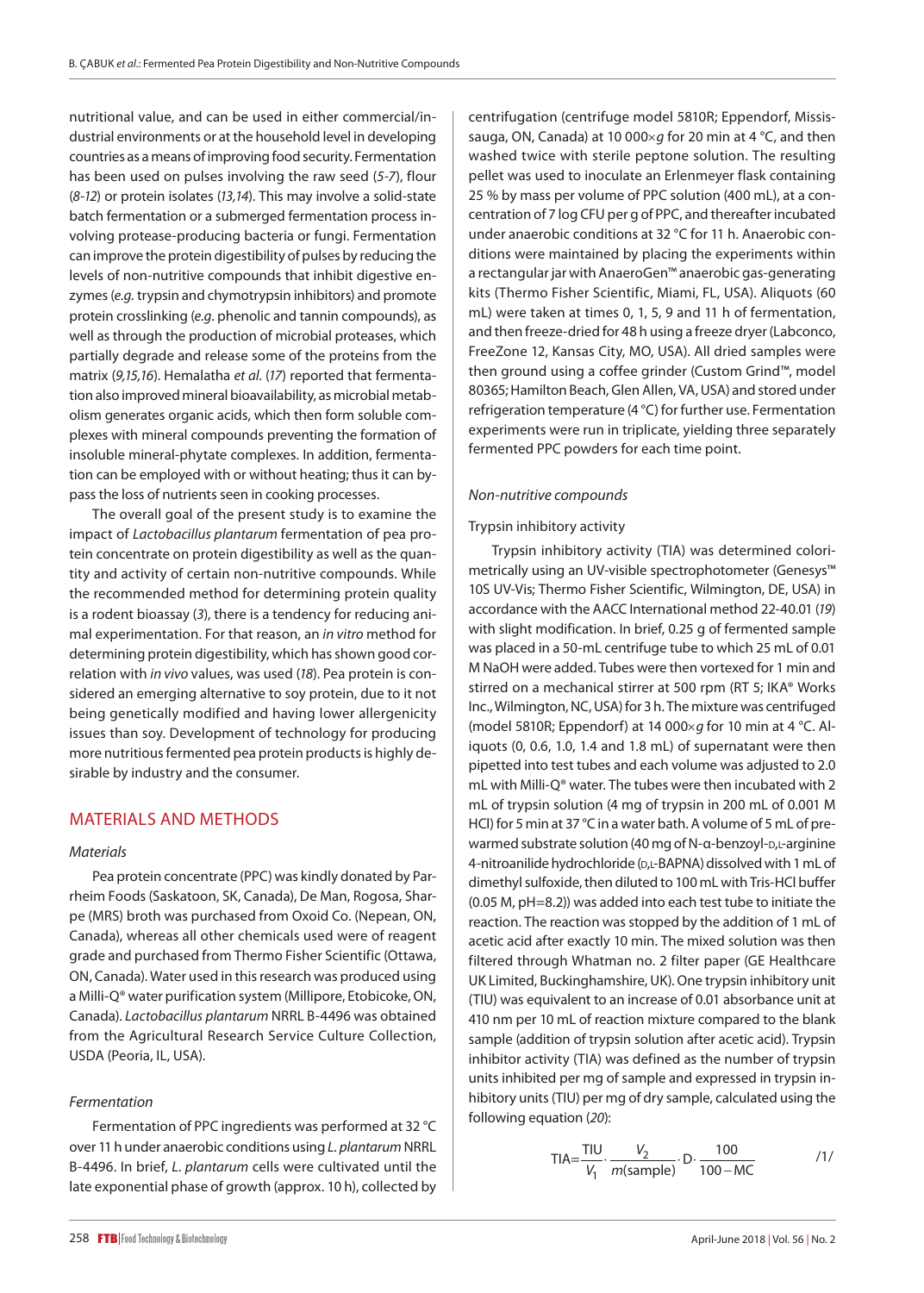where V<sub>1</sub> is the volume of extract taken in mL, V<sub>2</sub>=25 mL of extract, *m*(sample)=500 mg, D is the dilution factor and MC is the moisture content of PPC samples. The trypsin inhibitor extract was diluted to fall within 40-60 % of trypsin inhibition at 1 mL.

## Chymotrypsin inhibitory activity

Chymotrypsin inhibitory activity (CIA) was assayed according to the method described by Makkar *et al*. (*21*) with the following modifications. A mass of 1 g of PPC sample was placed in a 50-mL centrifuge tube to which 10 mL of borate buffer (0.1 M, pH=7.6) were added and vortexed for 1 min. The mixture was then stirred on a mechanical stirrer at 500 rpm for 1 h. The slurry was centrifuged at  $3000 \times g$  (model 5810R; Eppendorf) for 10 min at 4 °C. In test tubes, 0, 0.25, 0.5 and 0.75 mL of the extract were added and diluted to 1 mL with borate buffer. These mixtures were incubated with 1 mL of stock chymotrypsin solution containing 4 mg of chymotrypsin in 100 mL of 0.001 M HCl at 37 °C for 10 min. Next, 2 mL of pre-warmed casein solution (1 %, by mass per volume) in borate buffer at pH=7.6 were added, samples were mixed and incubated at 37 °C for 10 min. The reaction was then stopped by the addition of 6 mL of trichloroacetic acid reagent (containing 18 g of trichloroacetic acid, 18 g of anhydrous sodium acetate and 20 mL of glacial acetic acid and diluted up to 1 L with distilled water). The suspension was held at room temperature for at least 30 min and then filtered using Whatman no. 2 filter paper. The absorbance of the filtrate was recorded at 275 nm using a Genesys™ 10S UV-Vis spectrophotometer (Thermo Fisher Scientific) against the appropriate blank. A blank contained 6 mL of trichloroacetic acid reagent and 2 mL of casein solution. One chymotrypsin unit was defined as an increase of 0.01 absorbance unit at 275 nm of the reaction mixture. Chymotrypsin inhibitory activity is defined as the number of inhibited chymotrypsin units and the results are expressed in chymotrypsin inhibitory units (CIU) per milligram of the sample, and calculated using the following equation:

CIA=
$$
\frac{C1U}{V_1} \cdot \frac{V_2}{m(\text{sample})} \cdot D \cdot \frac{100}{100 - MC}
$$
 /2/

where  $V_{\text{1}}$  is the volume of extract taken in mL,  $V_{\text{2}}$ =10 mL of extract, *m*(sample)=1000 mg, D is the dilution factor, and MC is the moisture content of PPC samples.

## *Total phenolic content*

The total phenolic content in the fermented samples was determined using the Folin-Ciocalteu assay according to Waterman and Mole (*22*). Briefly, 1 g of sample was extracted with 15 mL of solvent (1 % HCl in methanol) for 2 h, and then centrifuged for 10 min at 1510 $\times$ *g* (model 5810R; Eppendorf) and 25 °C. The resulting supernatant was decanted and kept in a different tube. A volume of 5 mL of solvent was again added to the residue after removal of supernatant and vortexed every 5 min for 20 min, centrifuged (as above) and the supernatant was removed. This procedure was repeated once more, and all three

supernatants were then pooled. A 0.5-mL aliquot of the extract from the pooled supernatants was then mixed with 2.5 mL of Folin-Ciocalteu reagent. The solution was kept at 25 °C for 5-8 min before adding 7.5 mL of sodium carbonate solution (20 %, by mass per volume) and adjusting the volume to 50 mL with Milli-Q® water. After 2 h, the absorbance was measured at 760 nm using a Genesys™ 10S UV-Vis spectrophotometer (Thermo Fisher Scientific). Catechin (0-1 mg/mL) was used as a standard for the calibration curve. The total phenolic content was expressed in mg of catechin equivalents (CE) per 1 g of dry matter.

#### Total tannins

Tannins were quantified as the difference between the total phenols before and after tannin removal from the extract using insoluble polyvinylpolypyrrolidone (PVPP) according to the method of Makkar *et al*. (*23*). In brief, 1 mL of extract was mixed with 100 mg of PVPP. After vortexing, the extract was left for 15 min at 4 °C and then centrifuged at  $1110 \times g$  (model 5810R; Eppendorf) for 10 min. The supernatant was then used to determine the phenolic content (having no tannin) as performed by the aforementioned method. The tannin content was determined as the difference between the total phenolic content before and after precipitation with PVPP.

#### *Protein quality*

#### Amino acid analysis

Amino acid analysis was carried out on PPC from one fermentation run at POS Bio-Sciences Corp. (Saskatoon, SK, Canada) utilizing acid/heat hydrolysis followed by quantification using chromatographic techniques. In brief, approx. 20 mg of each protein concentrate sample were weighed into separate 20×150 mm screw cap Pyrex® tubes containing 15 mL of 6 M HCl. Each tube was then flushed with N<sub>2</sub> gas. The tubes were then capped and placed into an oven at 110 °C for 20 h. After acid hydrolysis, the individual amino acids were quantified by high-performance liquid chromatography using the Pico Tag amino acid analysis system (Waters Corporation, Milford, MA, USA) (*24-26*). The amino acid score was calculated as the ratio of individual amino acids in 1 g of PPC to the FAO/WHO/UNU recommended reference protein (*27*). The amino acid composition of the reference protein was as follows (amino acid in mg per g of protein): histidine 19, isoleucine 28, leucine 66, lysine 58, methionine+cysteine 25, phenylalanine+tyrosine 63, threonine, 34, tryptophan 11 and valine 35. The amino acid score of the protein concentrate was the lowest ratio value among the 18 amino acids.

*In vitro* protein digestibility and *in vitro* protein digestibility-corrected amino acid score

The *in vitro* protein digestibility (IVPD) was determined by the pH drop of the solution after digestion by a multi-enzyme solution (*28,29*). This solution was prepared fresh daily by mixing 31 mg of chymotrypsin (bovine pancreas ≥40 units per mg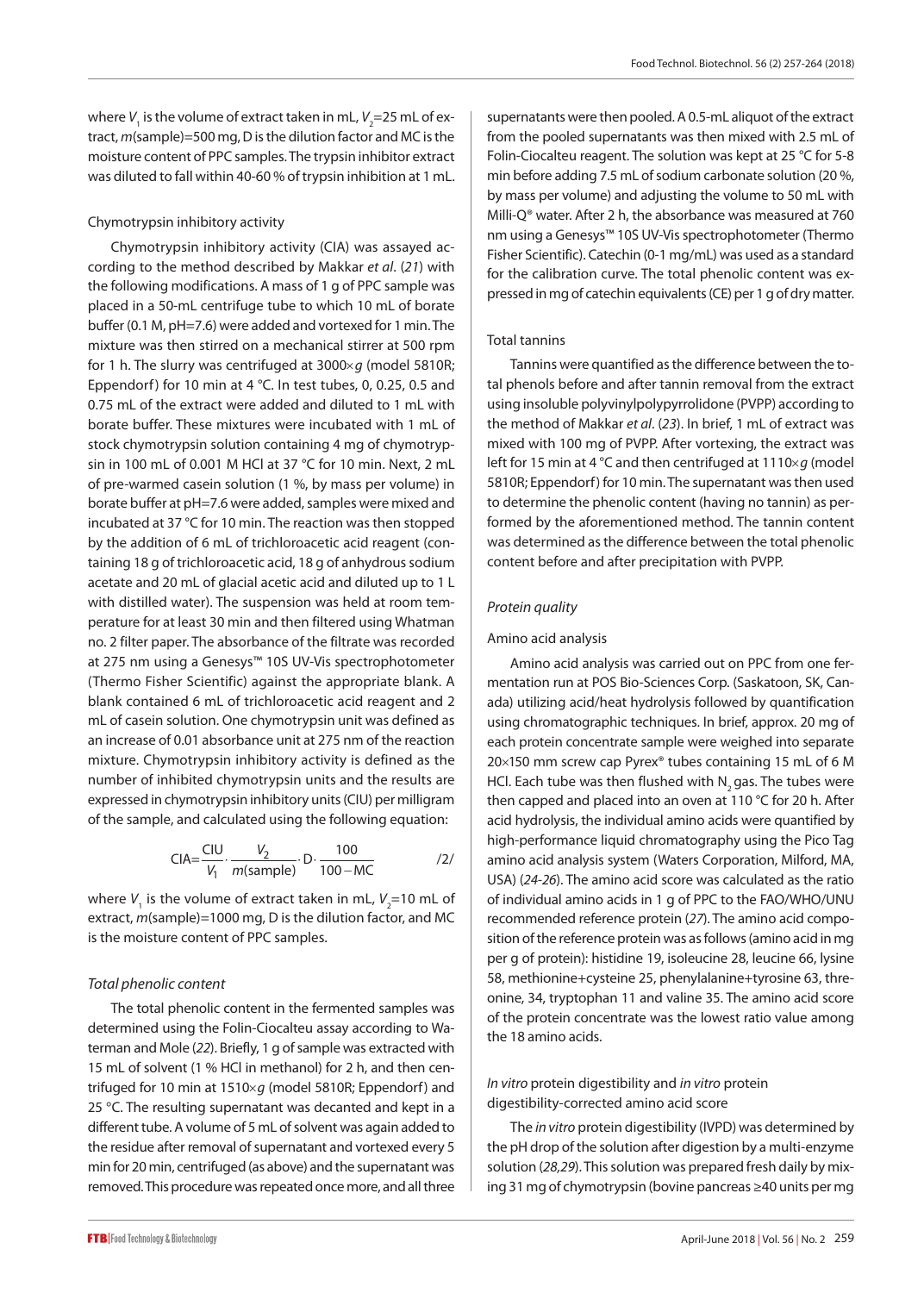of protein), 16 mg of trypsin (porcine pancreas 13 000-20 000 BAEE units per mg of protein) and 13 mg of protease (*Streptomyces griseus* ≥15 units/mg solid) in 10 mL Milli-Q® water and kept at 37 °C and pH adjusted to 8.0 using 0.1 M NaOH and HCl. Approximately 155.9 mg of PPC (to meet 62.5 mg protein in 10 mL of water) was mixed with 10 mL of pre-warmed Milli-Q® water in a 50-mL beaker. The mixture was stirred for 1 h at 37 °C, and pH adjusted to 8.0 using 0.1 M NaOH and HCl before adding 1 mL of the multi-enzyme solution. The pH of the protein solution was recorded every 30 s for 10 min and the *in vitro* protein digestibility (IVPD) was calculated using the following equation:

$$
IVPD=65.66+18.10 \cdot \Delta pH_{10 min} \tag{3/}
$$

where  $\Delta$ pH<sub>10 min</sub> refers to the change in pH from initial 8.0 to the end of 10 min. The *in vitro* protein digestibility-corrected amino acid score (IVPDCAAS) was calculated as the product of the amino acid score and *in vitro* protein digestibility.

#### *Statistical analysis*

A one-way ANOVA with Tukey's *post-hoc* test was used to detect statistical differences in response to fermentation time of protein quality data (IVPD and IVPDCAAS) and for the non-nutritive compounds. All statistical analyses were performed with Systat v. 10 software (*30*).

## RESULTS AND DISCUSSION

## *Effect of fermentation on the levels of non-nutritive compounds*

Non-nutritive compounds that are known to negatively impact protein quality such as the presence of trypsin and chymotrypsin inhibitors, as well as total phenolics and tannins (*31-33*) were examined as a function of fermentation time and are reported in **Table 1**. Trypsin inhibitory activity (TIA) of unfermented PPC (*t*=0 h) was 2.3 TIU/mg and was in the range of what has been reported for pea (*Pisum sativum* L.) (2.22-7.66 TIU/mg) (*34*). After 9 h of fermentation, TIA reached a low (1.1 TIU/mg) value and was significantly different from *t*=0 h (p<0.01). Chandra-Hioe *et al.* (*16*) reported no significant change in TIA values after 16 h of fermentation of chickpea (desi/kabuli) and faba bean flour. Starzyńska-Janiszewska and Stodolak (*35*) found that solid-state fermentation of grass pea flour resulted in a 99 % reduction in TIA levels. Reduction in TIA values was also reported by Coda *et al.* (*36*) of faba bean flour by *L. plantarum* VTT E-133328. The chymotrypsin inhibitory activity (CIA) of PPC as a function of fermentation time is given in **Table 1**. In contrast to the TIA, CIA continuously declined over the 11-hour fermentation process (p<0.01). At *t*=0 h, the PPC had 3.7 CIU/mg but this decreased to 1.9 CIU/ mg after 1 h of fermentation, a reduction of 49 %. The CIA values proceeded to decrease until reaching 1.1 CIU/mg after the 11-hour fermentation time course.

Phenolic compounds (including tannins) cross-link proteins, making them less susceptible to enzyme action during digestion. The total phenolic and tannin levels of PPC, as a function of fermentation time, are given in **Table 1**. A one- -way ANOVA found that the effect of fermentation time on the level of total phenolic content was significant (p<0.01). At *t*=0 h, total phenolic content expressed as catechin equivalent (CE) mass fraction on a dry mass basis was 2.5 mg per g of PPC, which then continually increased over the 11-hour fermentation period to a final level of 4.9 mg per g of PPC. This increase may be due to the release of soluble phenolic compounds as polymeric phenolics are degraded during fermentation (*37,38*). It is also likely that loosening of the lignocellulosic matrix *via* fermentation liberates phenolic compounds from an inaccessible state. The effects of fermentation on total phenolic content in different legumes have been reported in several previous studies. For instance, Starzyńska-Janiszewska and Stodolak (*35*) reported total phenolic content of grass pea flour to increase after 24 h of fermentation with *L. plantarum* and that a higher percent inoculum resulted in a higher amount of total phenolics. Fernandez-Orozco *et al.* (*39*) also observed that fermentation with *L. plantarum* increased total phenolic levels by approx. 200 % in soybean flour and by approx. 310 % when the soybean flour was naturally fermented. Additionally, a *Bacillus subtilis*-based solid-state fermentation significantly increased the phenolic content of kidney beans by 96 and 126 % after 48 and 96 h, respectively (*40*). Overall, the total tannin levels significantly increased from approx. 0.14 mg/g at *t*=0 h to a maximum of approx. 0.96 mg/g after 5 h, and then declined to approx. 0.79 mg/g after 11 h. The increase was likely caused by the same factors that affected the phenolic content increase, *e.g.* liberation from the lignocellulosic matrix. The observed decrease in tannin levels after

**Table 1.** Non-nutritive content on a dry mass basis of pea protein concentrate fermented for different times with *L. plantarum*

| t(fermentation)/h | $w$ (total phenol)*/(mg/g) | $w(tannin)*/(mq/q)$     | CIA/ (CIU/mq)        | TIA/(TIU/mq)         |
|-------------------|----------------------------|-------------------------|----------------------|----------------------|
| 0                 | $(2.5 \pm 0.3)^a$          | $(0.14 \pm 0.04)^a$     | $(3.7 \pm 0.2)^a$    | $(2.3 \pm 0.0)^{ab}$ |
|                   | $(3.1 \pm 0.2)^{ab}$       | $(0.41 \pm 0.06)^{ab}$  | $(1.9 \pm 0.4)^{b}$  | $(2.6 \pm 0.2)^a$    |
|                   | $(3.9 \pm 0.5)^{bc}$       | $(0.96 \pm 0.19)^c$     | $(1.7 \pm 0.3)^{bc}$ | $(1.9 \pm 0.1)^{b}$  |
| 9                 | $(4.7 \pm 0.3)^c$          | $(0.55 \pm 0.16)^{abc}$ | $(1.7 \pm 0.3)^{bc}$ | $(1.1 \pm 0.0)^c$    |
| 11                | $(4.9 \pm 0.4)^c$          | $(0.79 \pm 0.16)^{bc}$  | $(1.1 \pm 0.5)^c$    | $(1.9 \pm 0.1)^{b}$  |

\*Expressed as catechin equivalent (mg) on a dry mass basis. Data represent the mean value±standard deviation (*N*=3). Data with different superscript letters in the same column indicate significant differences (p<0.01). TIA=trypsin inhibitory activity defined as the number of trypsin units (TIU) inhibited per mg of sample, CIA=chymotrypsin inhibitory activity defined as the number of chymotrypsin inhibitory units (CIU) per mg of sample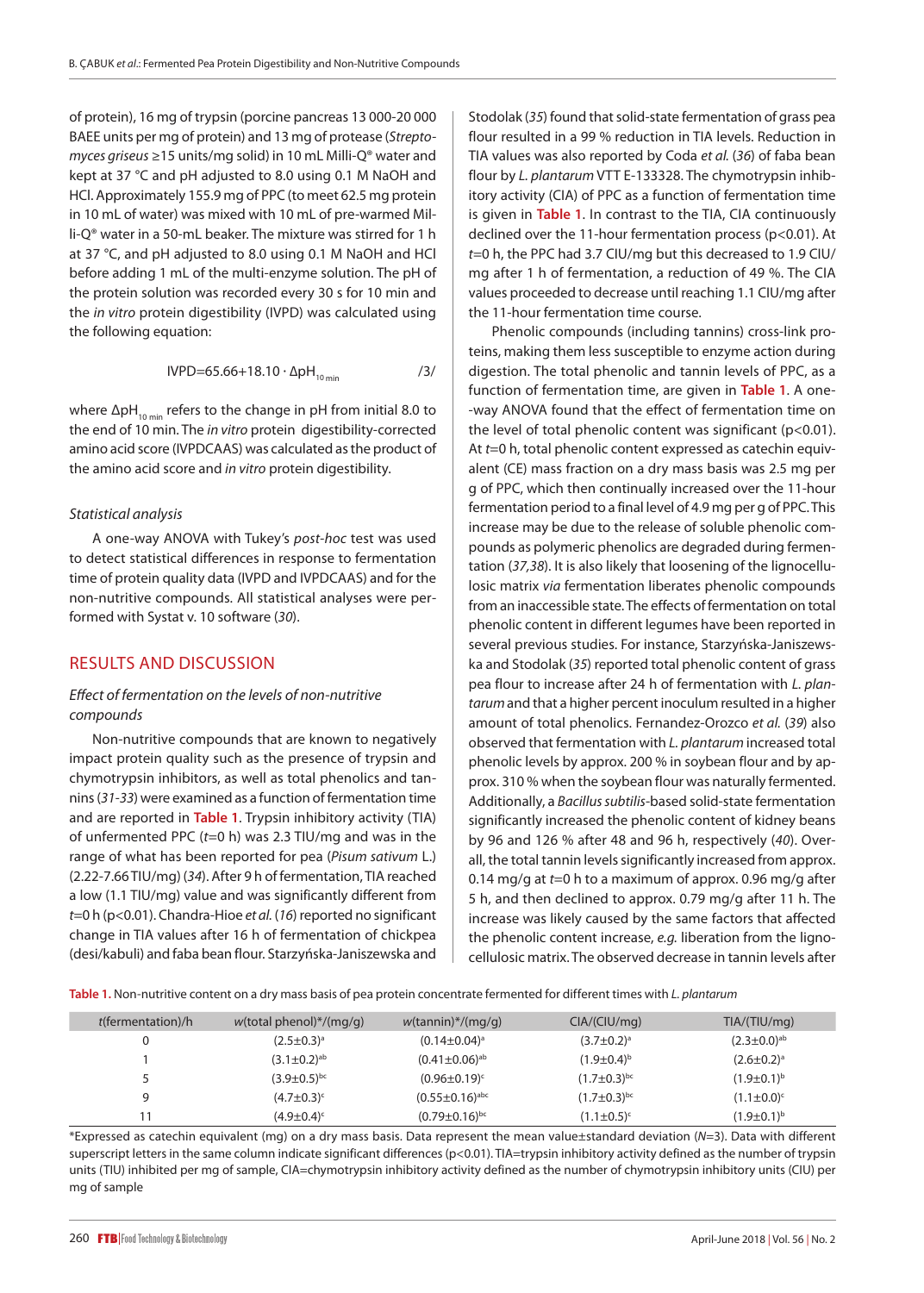5 to 9 h of fermentation may be related with an increase in tannase activity by *L. plantarum* during fermentation (*41,42*). Ramachandran *et al.* (*6*) and Onwurafor *et al.* (*10*) reported a decrease in total tannin content after fermentation of grass pea seed meal and mung bean flour, respectively.

#### Effect of fermentation on protein quality

The amino acid composition (in g/100 g sample) of PPC and fermented PPC is given in **Table 2**. All amino acid mass fractions increased with fermentation time except arginine and tryptophan, which remained similar. To calculate the amino acid score, the amino acid composition (in mg per g protein) must be compared to the recommended FAO/WHO amino acid requirements (*3*) (**Table 3**). Each essential amino acid mass fraction declined with fermentation time when reported in mg per g of protein (*vs.* per g of sample). While both tryptophan and the sulfur amino acids (SAA) were limiting, when compared to the reference pattern, the SAA had lower scores at all fermentation times investigated. This is similar to previous findings where pea protein was first limiting in SAA (*2*). During fermentation, the reduction in SAA content resulted in the amino acid score changing from 0.84 at 0 h to 0.66 at 11 h (**Table 3**).

| <b>Table 2.</b> Amino acid (AA) composition of pea protein concentrate as a |
|-----------------------------------------------------------------------------|
| function of fermentation time, and of the bacterial pellet (BP)             |

|                 | w(AA)/(g/100 g)   |      |      |      |      |           |  |  |
|-----------------|-------------------|------|------|------|------|-----------|--|--|
| AA              | t(fermentation)/h |      |      |      |      |           |  |  |
|                 | $\Omega$          | 1    | 5    | 9    | 11   | <b>BP</b> |  |  |
| Essential       |                   |      |      |      |      |           |  |  |
| Cysteine        | 0.47              | 0.51 | 0.50 | 0.44 | 0.44 | 0.14      |  |  |
| Histidine       | 1.06              | 1.14 | 1.20 | 1.18 | 1.09 | 0.42      |  |  |
| Isoleucine      | 1.79              | 1.80 | 1.90 | 1.87 | 1.88 | 0.62      |  |  |
| Leucine         | 3.40              | 3.37 | 3.59 | 3.51 | 3.56 | 0.92      |  |  |
| Lysine          | 3.33              | 3.90 | 3.45 | 3.42 | 3.51 | 0.94      |  |  |
| Methionine      | 0.37              | 0.37 | 0.37 | 0.42 | 0.35 | 0.22      |  |  |
| Phenylalanine   | 2.26              | 2.24 | 2.39 | 2.35 | 2.40 | 0.48      |  |  |
| Threonine       | 1.73              | 1.88 | 1.92 | 1.86 | 1.81 | 0.51      |  |  |
| Tryptophan      | 0.41              | 0.41 | 0.42 | 0.41 | 0.42 | 0.12      |  |  |
| Valine          | 2.03              | 2.08 | 2.13 | 2.19 | 2.19 | 0.77      |  |  |
| Non-essential   |                   |      |      |      |      |           |  |  |
| Alanine         | 1.97              | 2.01 | 2.14 | 2.08 | 2.09 | 1.21      |  |  |
| Arginine        | 3.81              | 3.87 | 4.10 | 3.97 | 3.90 | 0.76      |  |  |
| Aspartic acid   | 5.40              | 5.70 | 5.88 | 5.78 | 5.68 | 1.33      |  |  |
| Glutamic acid   | 7.96              | 8.41 | 8.69 | 8.54 | 8.40 | 1.69      |  |  |
| Glycine         | 2.02              | 2.10 | 2.17 | 2.14 | 2.14 | 0.84      |  |  |
| Proline         | 2.03              | 2.05 | 2.24 | 2.11 | 2.12 | 0.81      |  |  |
| Serine          | 2.59              | 2.75 | 2.83 | 2.77 | 2.72 | 0.64      |  |  |
| <b>Tyrosine</b> | 1.53              | 1.61 | 1.68 | 1.65 | 1.63 | 0.40      |  |  |

*In vitro* protein digestibility (IVPD) of all samples showed no obvious trend, with digestibility values ranging from approx. 80 to 87 % depending on the fermentation time (**Table 4**). Chandra-Hioe *et al.* (*16*) found that desi chickpea flour fermented with a lyophilized yogurt culture (containing *Lactobacillus delbrueckii* ssp*. bulgaricus* and *Streptococcus* 

**Table 3.** Essential amino acid (AA) mass fraction and score of pea protein concentrate as a function of fermentation time, and of the bacterial pellet (BP)

| t(fermenta-              | AA              |                                   |            |      |          |            |            |            |            |
|--------------------------|-----------------|-----------------------------------|------------|------|----------|------------|------------|------------|------------|
| tion)/h                  | MET+<br>$PHE +$ |                                   |            |      |          |            |            |            |            |
|                          | THR             | <b>VAL</b>                        | <b>CYS</b> | ILE  | LEU      | <b>TRY</b> | <b>HIS</b> | <b>LYS</b> | <b>TRP</b> |
|                          |                 | $w$ (essential amino acid)/(mg/g) |            |      |          |            |            |            |            |
| 0                        | 43              | 51                                | 21         | 45   | 85       | 95         | 26         | 83         | 10         |
| 1                        | 44              | 48                                | 21         | 42   | 79       | 90         | 27         | 91         | 10         |
| 5                        | 41              | 46                                | 19         | 41   | 77       | 87         | 26         | 74         | 9          |
| 9                        | 40              | 47                                | 19         | 40   | 76       | 86         | 25         | 74         | 9          |
| 11                       | 38              | 46                                | 16         | 39   | 74       | 84         | 23         | 73         | 9          |
| ΒP                       | 23              | 34                                | 16         | 28   | 41       | 39         | 19         | 42         | 5          |
| Reference<br>pattern (3) | 34              | 35                                | 25         | 28   | 66       | 63         | 19         | 58         | 11         |
|                          |                 |                                   |            |      | AA score |            |            |            |            |
| 0                        | 1.27            | 1.45                              | $0.84*$    | 1.59 | 1.28     | 1.50       | 1.39       | 1.43       | 0.93       |
| 1                        | 1.29            | 1.39                              | $0.82*$    | 1.50 | 1.19     | 1.42       | 1.40       | 1.57       | 0.87       |
| 5                        | 1.21            | 1.31                              | $0.75*$    | 1.46 | 1.17     | 1.39       | 1.36       | 1.28       | 0.82       |
| 9                        | 1.18            | 1.35                              | $0.74*$    | 1.44 | 1.15     | 1.37       | 1.34       | 1.27       | 0.80       |
| 11                       | 1.11            | 1.30                              | $0.66*$    | 1.40 | 1.12     | 1.33       | 1.19       | 1.26       | 0.79       |
| ΒP                       | 0.67            | 0.98                              | 0.64       | 0.98 | 0.62     | 0.62       | 0.98       | 0.72       | $0.48*$    |

\*Indicates the first limiting amino acid. Data represent the mean value of one processing run. THR=threonine, VAL=valine, MET=methionine, CYS=cysteine, ILE=isoleucine, LEU=leucine, PHE=phenylalanine, TYR=tyrosine, HIS=histidine, LYS=lysine and TRP=tryptophan

**Table 4.** *In vitro* protein digestibility of fermented pea protein concentrate as a function of fermentation time, and of the bacterial pellet (BP)

| t(fermenta-<br>tion)/h | AA score<br>(of the limit-<br>ing AA) | IVPD/%                | IVPDCAAS/%                    |
|------------------------|---------------------------------------|-----------------------|-------------------------------|
| 0                      | 0.84                                  | $(80.0 \pm 1.5)^{b}$  | $(67.0 \pm 1.2)^a$            |
| 1                      | 0.82                                  | $(81.1 \pm 0.5)^{bc}$ | $(66.6 \pm 0.4)^a$            |
| 5                      | 0.75                                  | $(87.4 \pm 1.0)^d$    | $(65.2 \pm 0.8)^a$            |
| 9                      | 0.74                                  | $(83.4 \pm 0.5)^c$    | $(61.9 \pm 0.4)^{b}$          |
| 11                     | 0.66                                  | $(83.2 \pm 0.2)^c$    | $(54.6 \pm 0.1)^c$            |
| ВP                     | 0.48                                  | $(69.6 \pm 0.7)^a$    | $(33.2 \pm 0.3)$ <sup>d</sup> |

Data represent the mean value±standard deviation (*N*=3). Data with different superscript letters in the same column indicate significant differences (p<0.01)

*thermophilus*) showed improved IVPD where values increased from appox. 70.5 to 77.2 %, whereas IVPD of kabuli chickpea and faba bean flours remained unchanged. The authors suggested that the rise in IVPD may be due to a reduction in protein cross linking induced by the presence of non-nutritive compounds (*e.g.* phenolics and tannins), making them more susceptible to proteolytic attack. Improved IVPD was also reported in fermented grass pea flour coinciding with a 99 % reduction in TIA levels (*43*). In the present study, the alteration of SAA content resulted in a reduced IVPDCAAS as a function of fermentation time, from 67.0 % at *t*=0 h to approx. 54.6 % after 11 h of fermentation (**Table 4**). This could be due to either: (*i*) a dilution effect caused by the approx. 16 % rise in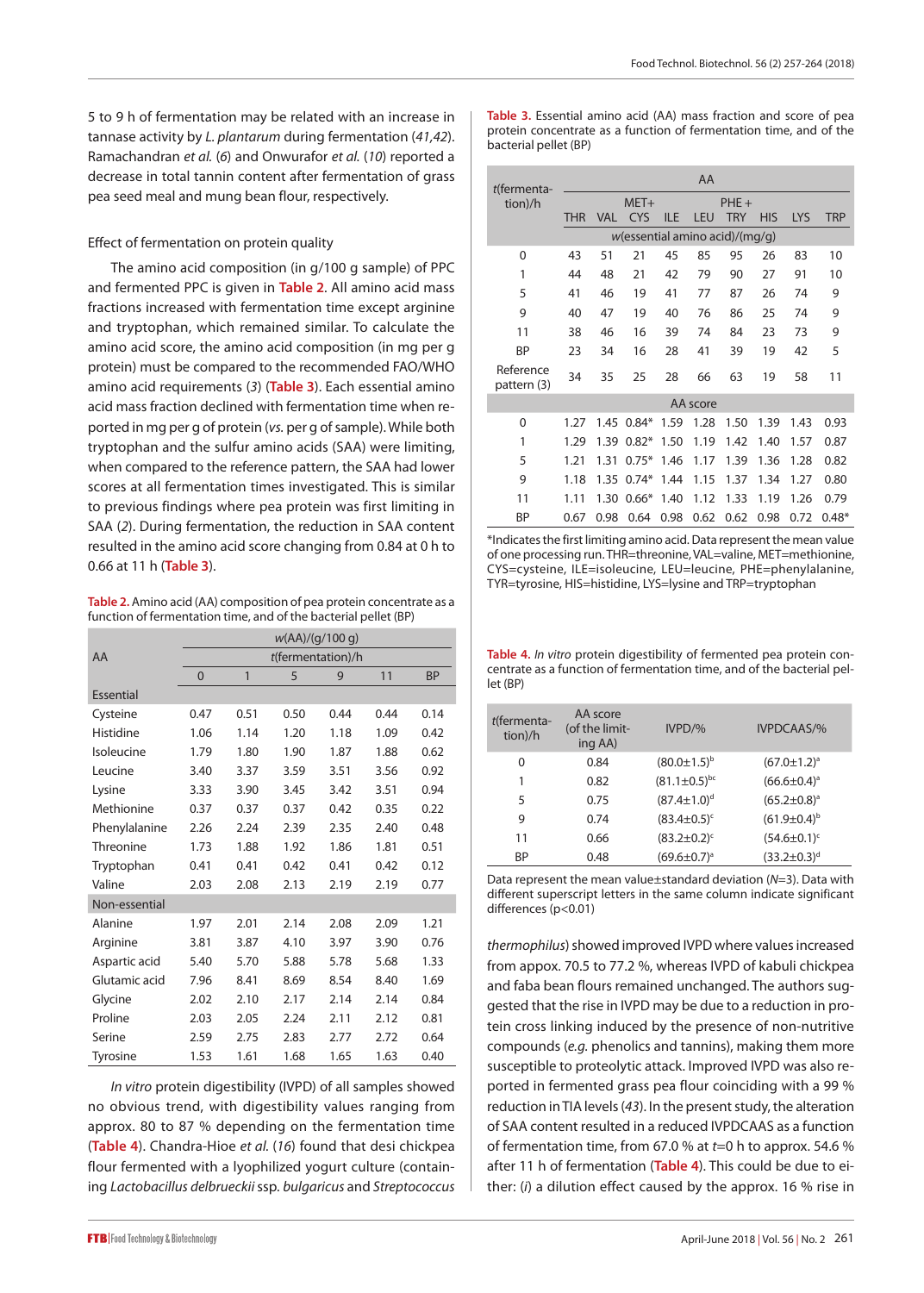total protein from the bacterial biomass (total protein levels increased on a dry mass basis from 40 to 48 % during the 11 hour fermentation time course, data not shown), (*ii*) the bacterial biomass protein was of lower quality than the pea as the IVPDCAAS for the bacterial pellet was 33.2 % (**Table 4**), and (*iii*) the thiol amino acids were metabolized by the bacteria to produce volatiles (*44*).

# **CONCLUSION**

*Lactobacillus plantarum* fermentation of PPC influenced the non-nutritive compounds while causing a decrease in protein quality. Phenol and tannin content increased with fermentation whereas the inhibitory digestive enzyme activity decreased. Although protein digestibility was increased, the alteration of sulfur amino acid content resulted in an overall reduction in protein quality. These results indicate that while fermentation is a viable method for reducing levels of non-nutritive compounds and improving protein digestibility of PPC, exploration of an alternative bacteria which metabolise sulfur amino acids to a lesser extent than *L. plantarum* is necessary. Furthermore, optimization studies of fermentation conditions may offer a different outcome than found in the present study. Fermentation of pulse protein concentrates by yeast may also offer some alternative insights for future directions. To date, little work has been done on improving the nutritional value of pulse protein concentrates, however, the present study shows potential and warrants further investigation with other bacterial, fungal or yeast inocula to better understand mechanisms for enhancing their nutritional value.

# ACKNOWLEDGEMENTS

Financial support for this research was provided by the Global Institute for Food Security at the University of Saskatchewan (Saskatoon, SK, Canada) and the Saskatchewan Ministry of Agriculture Development Fund (ADF#: 2014-0283).

# **REFERENCES**

- *1.* Multari S, Stewart D, Russell WR. Potential of fava bean as future protein supply to partially replace meat intake in the human diet. Compr Rev Food Sci Food Saf. 2015;14(5):511-22. https://doi.org/10.1111/1541-4337.12146
- *2.* Sarwar G, Peace RW. Comparisons between true digestibility of total nitrogen and limiting amino acids in vegetable proteins fed to rats. J Nutr. 1986;116(7):1172-84. https://doi.org/10.1093/jn/116.7.1172
- *3.* FAO/WHO. Protein quality evaluation: Report of the joint FAO/WHO expert consultation. Rome, Italy: Food and Agriculture Organization of the United Nations and World Health Organization (FAO/WHO); 1991. Available from: http://www.fao.org/ag/humannutrition/35978-02317b97 9a686a57aa4593304ffc17f06.pdf.
- *4.* Candela M, Astiasaran I, Bello J. Cooking and warm-holding: Effect on general composition and amino acids of

kidney beans (Phaseolus vulgaris), chickpeas (Cicer arietinum), and lentils (Lens culinaris). J Agric Food Chem. 1997;45(12):4763-67.

https://doi.org/10.1021/jf9702609

- *5.* Yigzaw Y, Gorton L, Solomon T, Akalu G. Fermentation of seeds of teff (Eragrostis teff), grass-pea (Lathyrus sativus), and their mixtures: Aspects of nutrition and food safety. J Agric Food Chem. 2004;52(5):1163-69. https://doi.org/10.1021/jf034742y
- *6.* Ramachandran S, Bairagi A, Ray AK. Improvement of nutritive value of grass pea (Lathyrus sativus) seed meal in the formulated diets for rohu, Labeo rohita (Hamilton) fingerlings after fermentation with a fish gut bacterium. Bioresour Technol. 2005;96(13):1465-72.

https://doi.org/10.1016/j.biortech.2004.12.002

- *7.* Torino MI, Limón RI, Martínez-Villaluenga C, Mäkinen S, Pihlanto A, Vidal-Valverde C, Frias J. Antioxidant and antihypertensive properties of liquid and solid state fermented lentils. Food Chem. 2013;136 (2):1030-37. https://doi.org/10.1016/j.foodchem.2012.09.015
- *8.* Elyas SHA, El Tinay AH, Yousif NE, Elsheikh EAE. Effect of natural fermentation on nutritive value and in vitro protein digestibility of pearl millet. Food Chem. 2002;78(1):75-9. https://doi.org/10.1016/S0308-8146(01)00386-7
- *9.* Reyes-Moreno C, Cuevas-Rodríguez EO, Milán-Carrillo J, Cárdenas-Valenzuela OG, Barrón-Hoyos J. Solid state fermentation process for producing chickpea (Cicer arietinum L) tempeh flour. Physicochemical and nutritional characteristics of the product. J Sci Food Agric. 2004;84(3):271-78. https://doi.org/10.1002/jsfa.1637
- *10.* Onwurafor EU, Onweluzo JC, Ezeoke AM. Effect of fermentation methods on chemical and microbial properties of mung bean (Vigna radiata) flour. Niger Food J. 2014;32(1):89-96.

https://doi.org/10.1016/S0189-7241(15)30100-4

- *11.* Klupsaite D, Juodeikiene G, Zadeike D, Bartkiene E, Maknickiene Z, Liutkute G. The influence of lactic acid fermentation on functional properties of narrow-leaved lupine protein as functional additive for higher value wheat bread. LWT - Food Sci Technol. 2017;75:180-6. https://doi.org/10.1016/j.lwt.2016.08.058
- *12.* Chawla P, Bhandari L, Sadh PK, Kaushik R. Impact of solid state fermentation (Aspergillus oryzae) on functional properties and mineral bioavailability of black eyed pea (Vigna unguiculata) seed flour. Cereal Chem. 2017;94(3):437-42. https://doi.org/10.1094/CCHEM-05-16-0128-R
- *13.* Meinlschmidt P, Schweiggert-Weisz U, Eisner P. Soy protein hydrolysates fermentation: Effect of debittering and degradation of major soy allergens. LWT - Food Sci Technol. 2016;71:202-12.

https://doi.org/10.1016/j.lwt.2016.03.026

*14.* Meinlschmidt P, Ueberham E, Lehmann J, Schweiggert-Weisz U, Eisner P. Immunoreactivity, sensory and physicochemical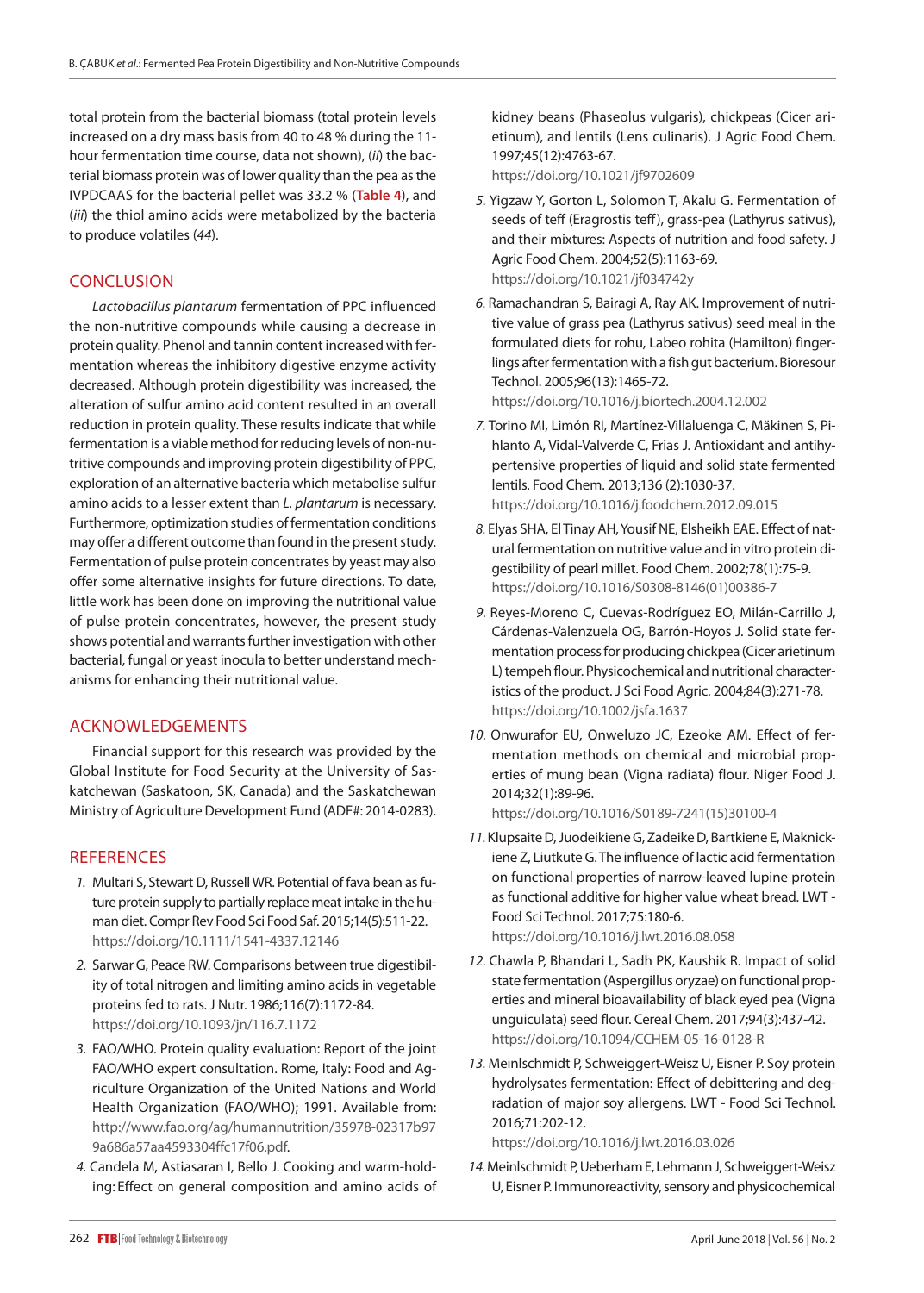properties of fermented soy protein isolate. Food Chem. 2016;205:229-38.

https://doi.org/10.1016/j.foodchem.2016.03.016

- *15.* Shekib, LA. Nutritional improvement of lentils, chick pea, rice and wheat by natural fermentation. Plant Foods Hum Nutr. 1994;46(3):201-5. https://doi.org/10.1007/BF01088991
- *16.* Chandra-Hioe MV, Wong CHM, Arcot J. The potential use of fermented chickpea and faba bean flour as food ingredients. Plant Foods Hum Nutr. 2016;7(1)1:90-5. https://doi.org/10.1007/s11130-016-0532-y
- *17.* Hemalatha S, Platel K, Srinivasan K. Influence of germination and fermentation on bioaccessibility of zinc and iron from food grains. Eur J Clin Nutr. 2006;61:342-48. https://doi.org/10.1038/sj.ejcn.1602524
- *18.* Nosworthy MG, Neufeld J, House JD. Determination of the in vivo and in vitro protein quality of pulse protein concentrates and isolates. FASEB J. 2016;30(1\_suppl.):421-6.
- *19.* AACC International Method 22–40.01. Measurement of trypsin inhibitor activity of soy products—Spectrophotometric method. St. Paul, MN, USA: AACC International; 2006.
- *20.* Mondor M, Aksay S, Drolet H, Roufik S, Farnworth E, Boye JI. Influence of processing on composition and antinutritional factors of chickpea protein concentrates produced by isoelectric precipitation and ultrafiltration. Innov Food Sci Emerg Technol. 2009;10(3):342-47. https://doi.org/10.1016/j.ifset.2009.01.007
- *21.* Makkar HPS, Siddhuraju S, Becker K. Plant secondary metabolites. In: Methods in molecular biology, vol 393. Totowa, NJ, USA: Humana Press; 2007. pp. 1-9. https://dpo.org/10.1007/978-1-59745-425-4
- *22.* Waterman PG, Mole S. Analysis of phenolic plant metabolites. Oxford, UK: Wiley-Blackwell; 1994.
- *23.* Makkar HP, Blümmel M, Borowy NK, Becker K. Gravimetric determination of tannins and their correlations with chemical and protein precipitation methods. J Sci Food Agric. 1993;61(2):161-65.

https://doi.org/10.1002/jsfa.2740610205

- *24.* White JA, Hart RJ, Fry JC. An evaluation of the waters pico-tag system for the amino-acid analysis of food materials. J Anal Methods Chem. 1986;8(4):170-7. https://doi.org/10.1155/S1463924686000330
- *25.* Landry J, Delhaye S. Determination of tryptophan in feedstuffs: Comparison of sodium hydroxide and barium hydroxide as hydrolysis agents. Food Chem. 1994;49(1):95-7. https://doi.org/10.1016/0308-8146(94)90238-0
- *26.* AOAC Official Method 988.15. Tryptophan in foods and food and feed ingredients, ion exchange chromatography method. Washington, DC, USA: AOAC International; 1995.
- *27.* FAO/WHO/UNU. Energy and protein requirements: Report of a joint FAO/WHO/UNU expert consultation. WHO Tech Rep Ser 724. Geneva, Switzerland: Food and Agriculture Or-

ganization of the United Nations and World Health Organization (FAO/WHO); 1985. Available from: http://www.who. int/iris/handle/10665/39527.

- *28.* Hsu HW, Vavak DL, Satterlee LD, Miller GA. A multienzyme technique for estimating protein digestibility. J Food Sci. 1977;42(5):1269-73. https://doi.org/10.1111/j.1365-2621.1977.tb14476.x
- *29.* Tinus T, Damour M, van Riel V, Sopade PA. Particle sizestarch–protein digestibility relationships in cowpea (Vigna unguiculata). J Food Eng. 2012;113(2):254-64. <https://doi.org/10.1016/j.jfoodeng.2012.05.041>
- *30.* Systat v. 10 software. Systat Software Inc., San Jose, CA, USA; 2001.
- *31.* Hahn DH, Rooney LW, Earp CF. Tannins and phenols of sorghum. Cereal Food World. 1984;29(12):776-9.
- *32.* Gupta YP. Anti-nutritional and toxic factors in food legumes: A review. Plant Foods Hum Nutr. 1987;37(3):201-28. https://doi.org/10.1007/BF01091786
- *33.* Oomah BD, Caspar F, Malcolmson LJ, Bellido AS. Phenolics and antioxidant activity of lentil and pea hulls. Food Res Int. 2011;44(1):436-41.
	- https://doi.org/10.1016/j.foodres.2010.09.027
- *34.* Wang X, Warkentin TD, Briggs CJ, Oomah BD, Campbell CG, Woods S. Trypsin inhibitor activity in field pea (Pisum sativum L.) and grass pea (Lathyrus sativus L.). J Agric Food Chem. 1998;46(7):2620-3. https://doi.org/10.1021/jf971007b
- *35.* Starzyńska-Janiszewska A, Stodolak B. Effect of inoculated lactic acid fermentation on antinutritional and antiradical properties of grass pea (Lathyrus sativus 'Krab') flour. Pol J Food Nutr Sci. 2011;61(4):245-9. https://doi.org/10.2478/v10222-011-0027-3
- *36.* Coda R, Melama L, Rizzello CG, Curiel JA, Sibakov J, Holopainen U, et al. Effect of air classification and fermentation by Lactobacillus plantarum VTT E-133328 on faba bean (Vicia faba L.) flour nutritional properties. Int J Food Microbiol. 2015;193:34-42.

https://doi.org/10.1016/j.ijfoodmicro.2014.10.012

- *37.* Dueñas M, Fernández D, Hernández T, Estrella I, Muñoz R. Bioactive phenolic compounds of cowpeas (Vigna sinensis L). Modifications by fermentation with natural microflora and with Lactobacillus plantarum ATCC 14917. J Sci Food Agric. 2005;85(2):297-304. https://doi.org/10.1002/jsfa.1924
- *38.* McCue PP, Shetty K. Phenolic antioxidant mobilization during yogurt production from soymilk using kefir cultures. Process Biochem. 2005;40(5):1791-97. https://doi.org/10.1016/j.procbio.2004.06.067
- *39.* Fernandez-Orozco R, Frias J, Muñoz R, Zielinski H, Piskula MK, Kozlowska H, Vidal-Valverde C. Fermentation as a bio-process to obtain functional soybean flours. J Agric Food Chem. 2007;55(22):8972-9. https://doi.org/10.1021/jf071823b